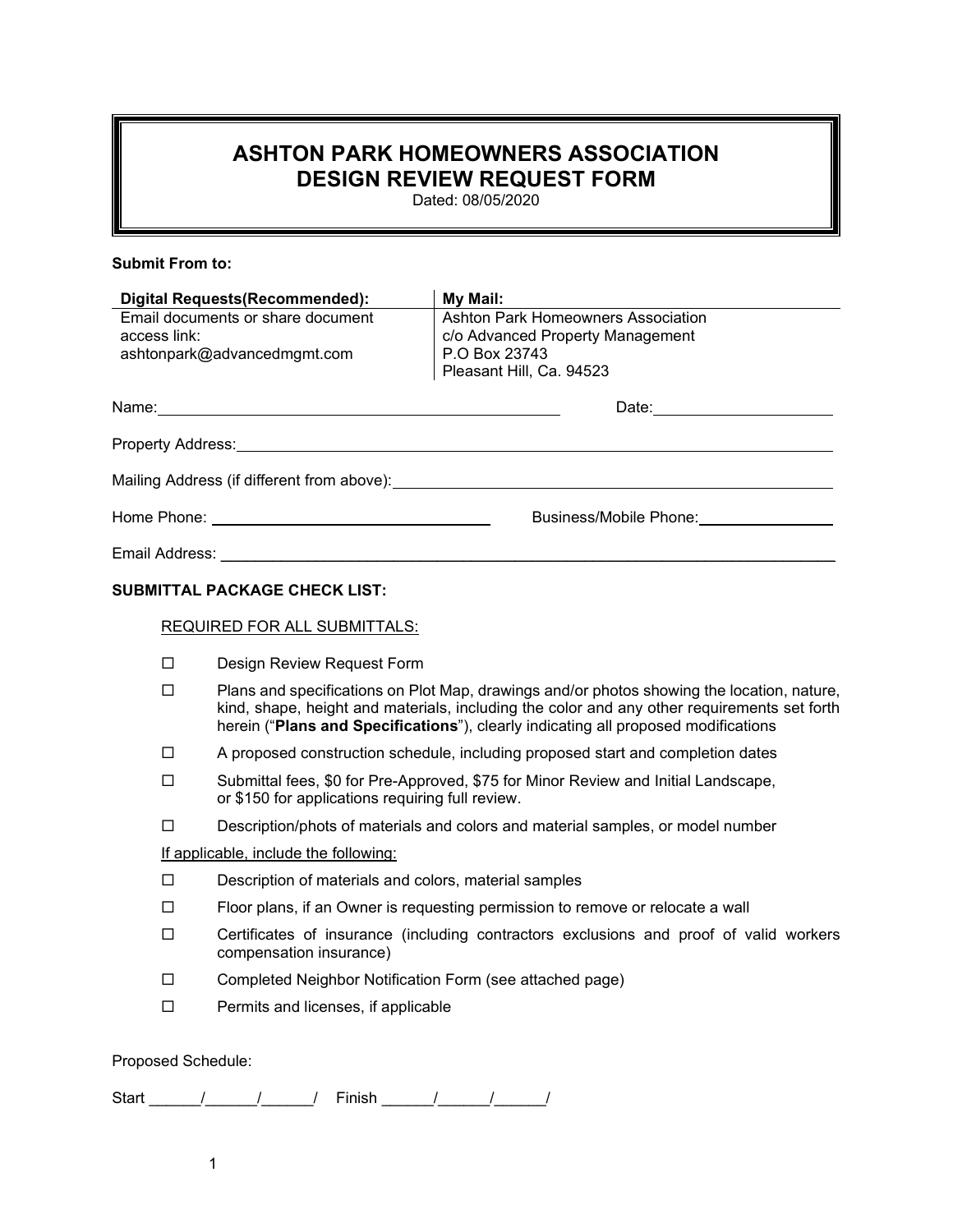PROPOSED DESIGN IMPROVEMENT(S)

**I/we understand that the proposed improvements may require a permit from the City Building Department or other Governmental Entities and I/we will obtain all required permits before commencing any work. I/we agree I/we will do no work that will change the existing drainage patterns. I/we are aware that any changes in the existing drainage pattern may result in substantial damage to adjacent properties, for which I/we will be held responsible.**

**I/we assume the responsibility for any work, including conformity of completed improvements to the plans and specifications as approved by the Board or, if appointed, the Design Review Committee and the satisfaction of any time limitations for their completion as may be specified in conjunction with such approval under the above proposed modifications/improvements. Further, I/we assume full responsibility for any work and that I/we or my contractor accomplishes which may, in the future, adversely affect adjacent properties and/or Association Property. I/we will assume responsibility for all future maintenance of this modification and/or improvement.**

**I/we understand that prior to commencing any work I/we must provide a deposit to the Association as set forth in the Design Guidelines.** 

Signature: Date: Date: Date: Date: Date: Date: Date: Date: Date: Date: Date: Date: Date: Date: Date: Date: Date: Date: Date: Date: Date: Date: Date: Date: Date: Date: Date: Date: Date: Date: Date: Date: Date: Date: Date: D Signature: <u>Conservation Conservation and Conservation Conservation Conservation Conservation Conservation Conservation Conservation Conservation Conservation Conservation Conservation Conservation Conservation Conservatio</u>

Do not write below this line (For Board/Design Review Committee use only)

| <b>Board/Committee Member:</b>                 | Approve:                 |  | <b>Board/Committee Member:</b> | Approve:                 |  |
|------------------------------------------------|--------------------------|--|--------------------------------|--------------------------|--|
| Signature:                                     | Disapprove:              |  | Signature:                     | Disapprove:              |  |
| Date:                                          | Conditional<br>Approval: |  | Date:                          | Conditional<br>Approval: |  |
| Conditions of Approval/Reason for Disapproval: |                          |  | <b>Conditions of Approval:</b> |                          |  |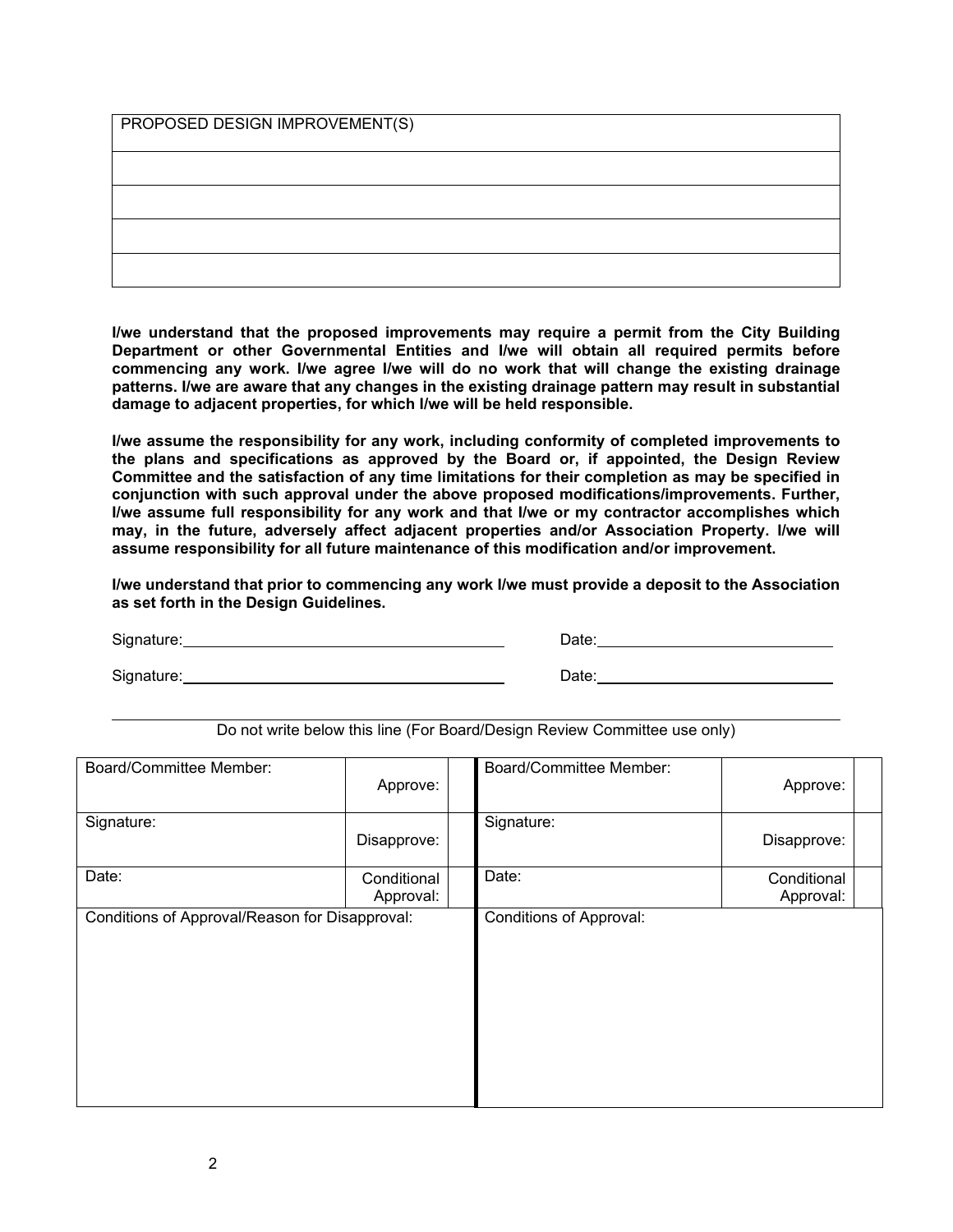| <b>ASHTON PARK HOMEOWNERS ASSOCIATION</b><br><b>NEIGHBOR NOTIFICATION FORM</b> |                                                         |                                                                                                                                                                                                                                |  |  |  |  |
|--------------------------------------------------------------------------------|---------------------------------------------------------|--------------------------------------------------------------------------------------------------------------------------------------------------------------------------------------------------------------------------------|--|--|--|--|
|                                                                                |                                                         |                                                                                                                                                                                                                                |  |  |  |  |
|                                                                                | Name <b>_____________________</b>                       | Name: Name:                                                                                                                                                                                                                    |  |  |  |  |
| Address:__________________                                                     | Address: No. 1997                                       | Address: ____________________                                                                                                                                                                                                  |  |  |  |  |
| Signature: View Management Communication                                       | Signature: National Assembly Property                   | Signature: View Management Communication                                                                                                                                                                                       |  |  |  |  |
| Left rear neighbor                                                             | Rear neighbor                                           | <b>Right rear neighbor</b>                                                                                                                                                                                                     |  |  |  |  |
| Name: _______________________<br>Address: No. 1997                             | <b>YOUR HOUSE</b><br>Name <b>____________________</b> _ | Address: No. 1996                                                                                                                                                                                                              |  |  |  |  |
|                                                                                | Address: ____________________                           |                                                                                                                                                                                                                                |  |  |  |  |
| Left adjacent neighbor                                                         |                                                         | <b>Right adjacent neighbor</b>                                                                                                                                                                                                 |  |  |  |  |
| Name: $\sqrt{2\pi i}$                                                          |                                                         |                                                                                                                                                                                                                                |  |  |  |  |
| Address:____________________                                                   | Address: __________________                             | Address: Analysis and the state of the state of the state of the state of the state of the state of the state of the state of the state of the state of the state of the state of the state of the state of the state of the s |  |  |  |  |
| Signature: <u>www.community-organisms</u>                                      | Signature: _______________                              | Signature: View Management Communication                                                                                                                                                                                       |  |  |  |  |
|                                                                                |                                                         | <b>Right front neighbor</b>                                                                                                                                                                                                    |  |  |  |  |

п

 $\blacksquare$ 

about plans being presented may be addressed, in writing, to the Association.